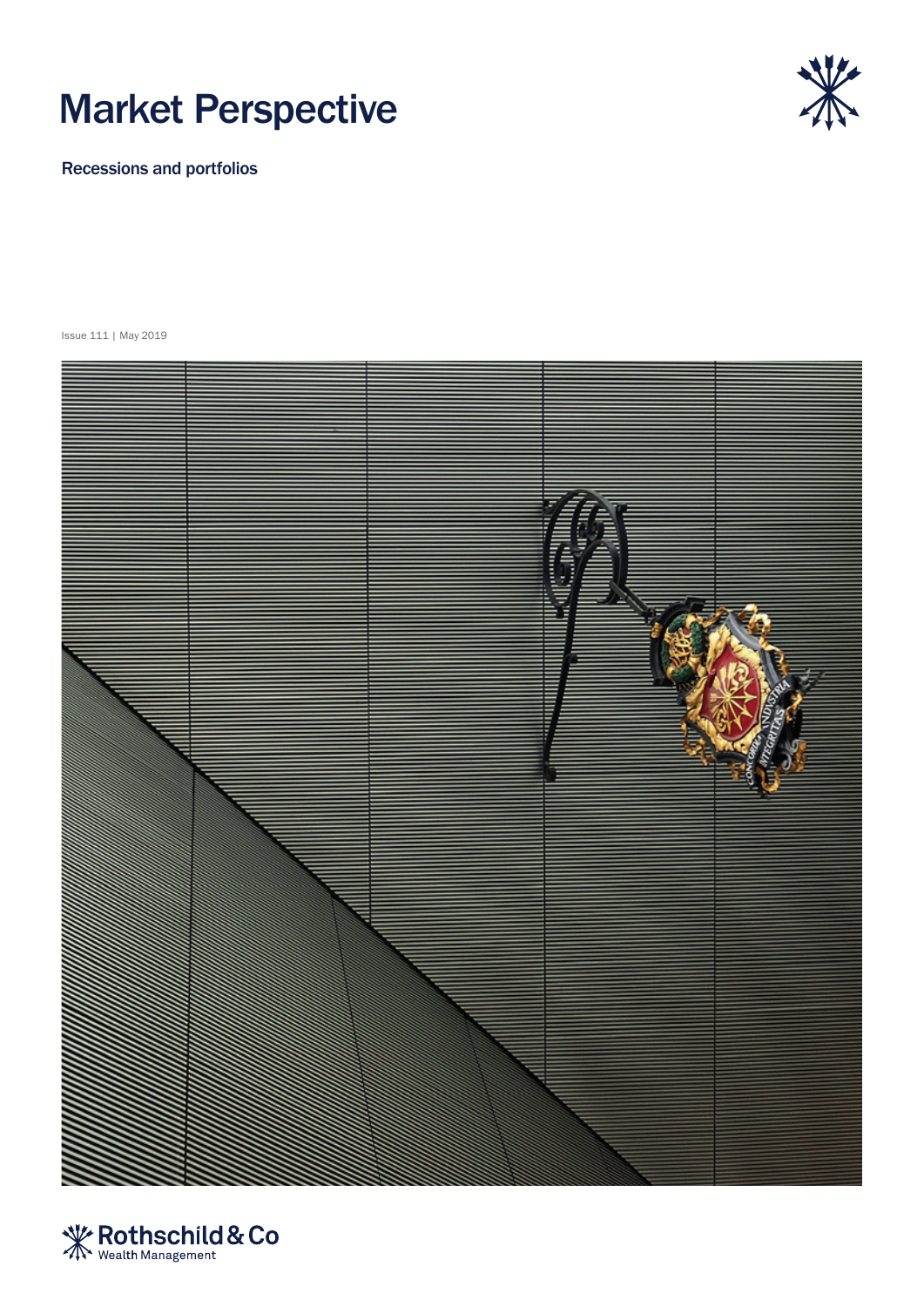# Foreword

"Good morning, and in case I don't see ya, good afternoon, good evening and good night!"

*The Truman Show* (1998)

It looked like stability was breaking out – at least, until the latest trade tweets. The global economy has indeed slowed, not collapsed, and we have been pleasantly surprised (so far) by corporate profitability.

China and the US remain at the top of the premier league growth table, with the eurozone close to the bottom (even a rudderless UK may be outpacing it). But nowhere is there much inflation. We may think central banks – especially the Fed – are being too generous, but they've not done much damage yet.

Meanwhile, stock markets have been flying. Can they have much more short-term headroom? We've just been reminded that a US-China trade deal is not done yet, and the Fed may come to share our views on interest rates. But valuations remain unremarkable, and much 'clever money' is out of the market (again). Over the long term, we think stocks remain the asset most likely to beat inflation.

For a decade now this unloved US expansion has outlasted and outpaced the miserable prognoses that have accompanied it. This summer it may become the longest ever, and its core growth rate looks little different to last time's (flattered then, of course, by mortgage excesses).

A downturn is coming at some stage. This month we look back at history and ask how scared of recession investors should be. The answer is that it all depends – which is good news if you think we're doomed to another event like the Global Financial Crisis (GFC).

We also suggest that despite economists' hubristic wish to abolish it, the cycle is a fact of economic life – and this may not be such a bad thing. A world in which we're routinely spared excesses and hangovers would be a bit like Truman's – superficially attractive, but somehow poorer.

Kwn Godro

Kevin Gardiner Global Investment Strategist Rothschild & Co Wealth Management



Cover: A very public symbol of the heritage and values of the family business is the Rothschild shield positioned on the exterior wall of our New Court office in St Swithin's Lane, London. The five arrows combined with the family motto is the only advertisement for the business within

© 2019 Rothschild & Co Wealth Management Publication date: May 2019. Values: all data as at 30th April 2019. Sources of charts and tables: Rothschild & Co or Bloomberg unless otherwise stated.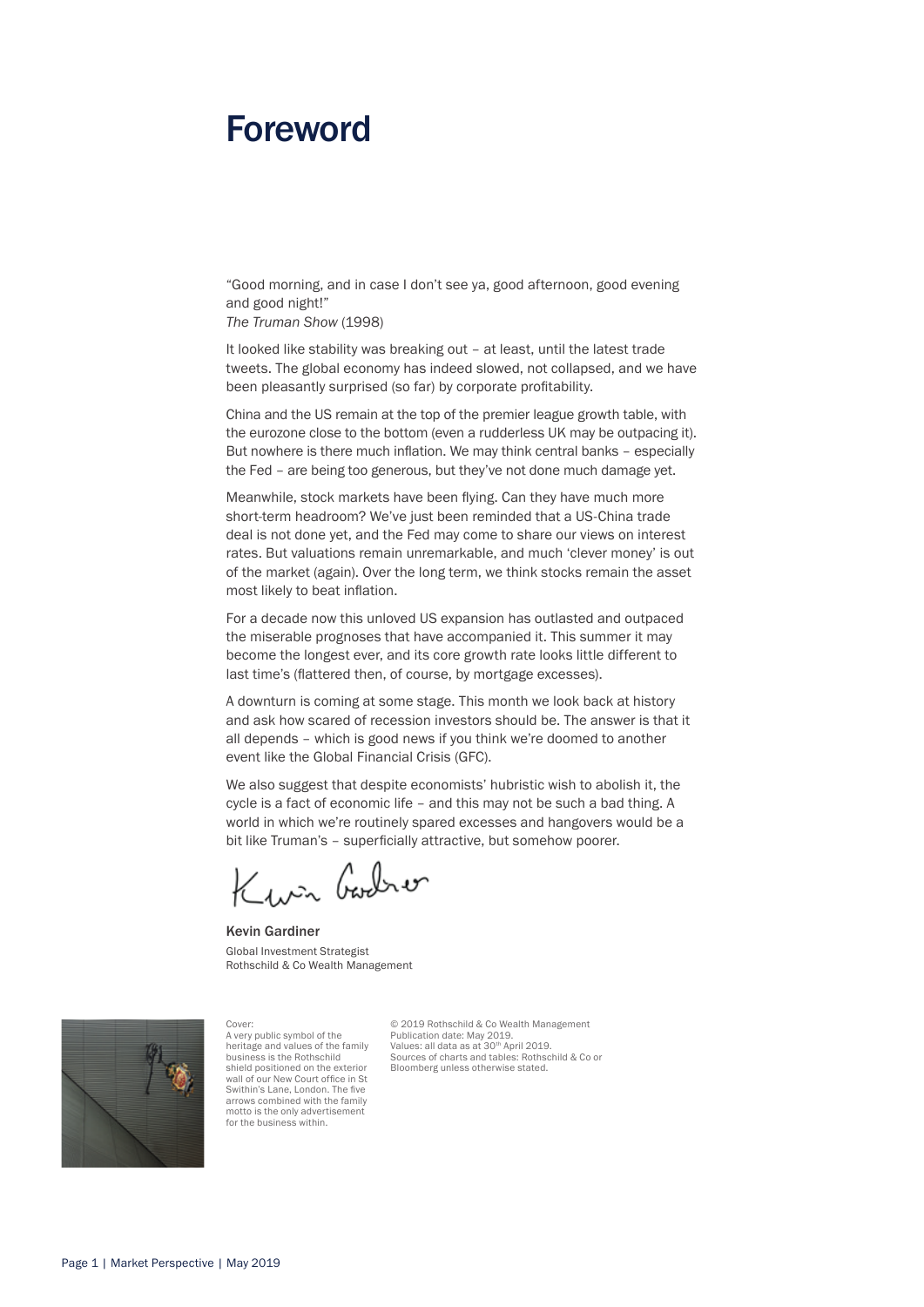# Recessions and portfolios

It all depends

### Unloved cycle enters new territory

This may shortly become the longest-ever US expansion. If it lasts until mid-year, it will nudge the cycle of 1991-2001 off the top spot in the National Bureau of Economic Research's (NBER) league table dating back to 1860.

Some investors are nervous – its great age seems to suggest the end is overdue. Should they prepare for its eventual demise – and if so, how?

We have given it the benefit of the doubt so far. But many pundits wrote it off from the start – it has been the least loved of any recent cycles. Lots of 'clever money' has been selling or ignoring it all the way up.

It's considered smart to say the US can't grow much any more ("too much debt", "secular stagnation" and all that). In fact, growth in real household and business spending has averaged 3.1% – little different to the 3.4% in the previous upswing. This ought not to have been a surprise.

It's also fashionable to say the US doesn't matter so much any more. But while China may have contributed more to global GDP gains recently, the growth that matters most to capital markets is (still) in the US. And because US imports are bigger and grow faster than its exports, it has made a bigger international contribution.

Nor have the gains been quite as uneven as suggested. The unemployment rate is the lowest since the 1960s, and widely quoted median household income data can be misleading. It's a little inconsistent to believe, as well-meaning commentators do, both that quantitative easing wealth effects have driven the upswing and that growth has been unusually unequal – wealthy consumers don't account for much of total spending. And contrary to what pundits seem to suggest, there has been no golden age of equality.

Meanwhile, our main reason for giving the US cycle the benefit of the doubt remains intact: the absence of excess. Consumers have not been borrowing – or banks lending – recklessly. Inflation remains subdued.

Nonetheless, underappreciated and well-behaved though it is, the US upswing will end at some stage, and the economy will shift into reverse gear for a while. The likely human costs are clear: a

rebound in unemployment and a fall in incomes. But what might it mean for investments?

The frustrating but honest answer is: it all depends. We often cut corners, and use the term 'recession' indiscriminately to signify A Bad Thing. But downturns vary tremendously – and their impact on portfolios varies even more.

### Spoiler alert: forecasters beware

The end of an NBER expansion is not the only definition of recession. The NBER dates the US cycle to the nearest month, using several indicators, whereas a recession is generally defined – anywhere – as two consecutive quarterly falls in GDP. But both denote shrinking economies.

We may not spot the next US contraction beforehand. We will do our best, but the exact timings of most recessions are unpredicted. Most of the recessions that *are* predicted don't happen, but turn out to be the mistakes of more routinely unhappy forecasters.

Why are contractions so difficult to spot? They are quite rare: most of the time, economies grow. Unexpected events – such as 9/11, or the seizure of the global money supply in 2008 – can knock economies off course. But usually, downturns arrive unexpectedly because the economy is driven by people, people are driven by emotion, and emotions fluctuate.

Confidence can swing sharply and infectiously. Knowing when our collective mood will shift away from seeing discretionary purchases (the new car or an upgraded production line) as life and business-enhancing assets, and see them instead as liquidity-draining burdens, is an art, not a science. And it is an art without any great artists.

### Can't central banks abolish recessions?

In economists' ideal world, the instant a downturn seemed imminent, interest rates would be cut, and/or public spending raised and/or taxes reduced, neatly cancelling it. Similarly, if it looked as if growth were too strong for comfort, the authorities could raise rates and/or tighten fiscal policy.

This 'control engineering' view was first popularised in the 1950s. But in practice, instead of smoothing the cycle away, the lags in the system – it took time to identify the problem, to decide what to do,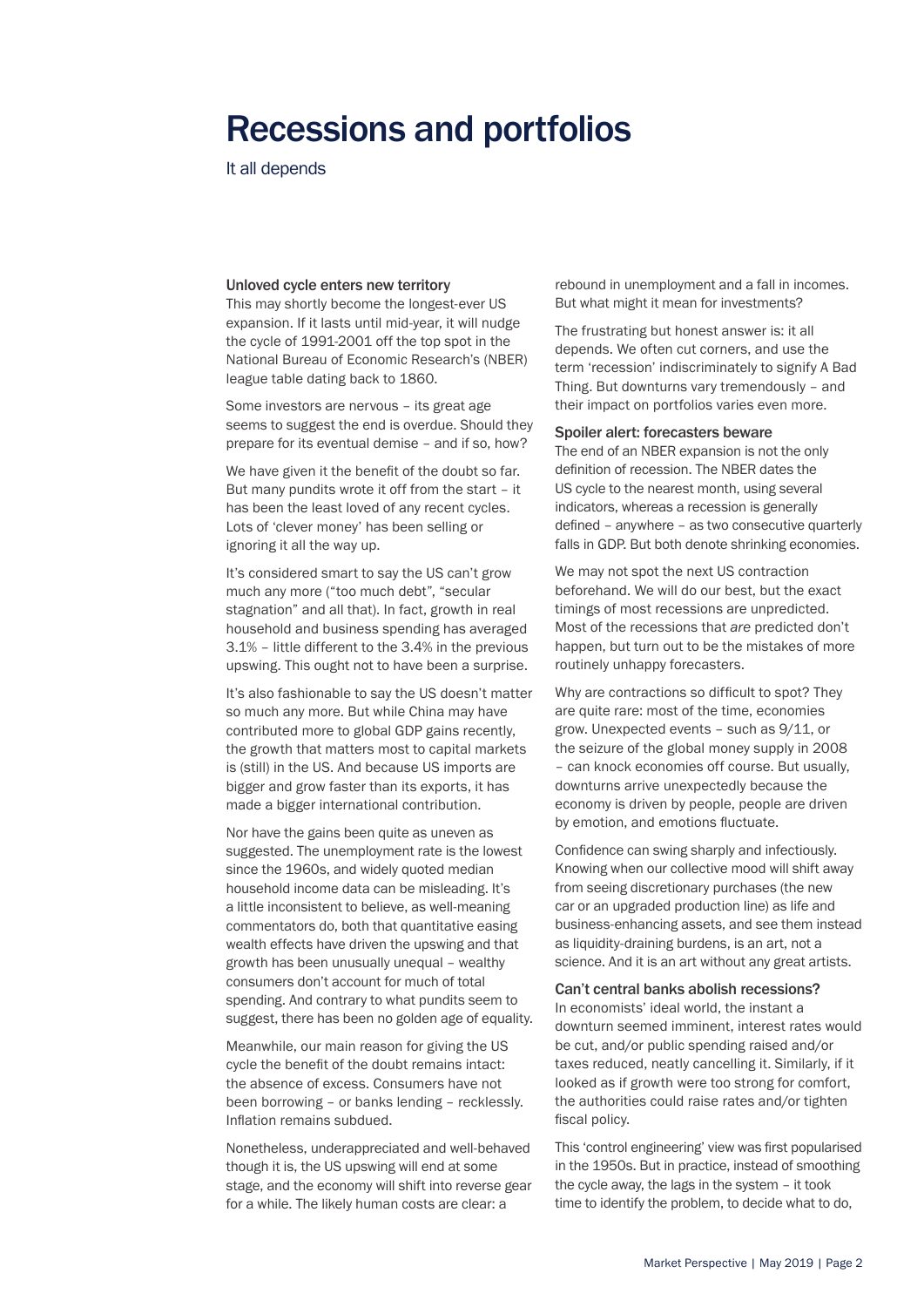and then to act – often resulted in the cycle being amplified, not smoothed. By the time the economy was given a boost, for example, it had begun to revive of its own accord. This was the 'stop-go' era.

More timely data, and the success of countercyclical policies in 2008/9, have encouraged economists and central bankers to think such cyclical fine tuning is once again worth trying. We are sceptical. 'Control' problems remain, and a completely stable world might not be the boon economists imagine.

It can still take some time to decide that an economy may be on the turn: a single month's data is rarely enough. In 2008, Lehman Brothers' collapse followed a prolonged period of market volatility during which bankruptcy did not seem inevitable (in contrast to the perfect view accorded to hindsight in *The Big Short*).

Central banks hope that new machine-learning techniques and big cross-sectional datasets will help spot major downturns quicker. We doubt

Figure 1: NBER recessions and US stocks

any patterns identified will be meaningful, and there are too few events to allow us to talk of a 'typical' crisis.

Control remains difficult too because the links between interest rates, for example, and the economy are looser than economists imagine. Talk of 'transmission mechanisms' is misleading. There are just too many moving parts, and they have minds of their own.

# A Truman Show economy

Perfect control might in any case prove counterproductive. A world without economic accidents would be a bit like *The Truman Show*. Truman, "on air, unaware" as the subject of a reality TV programme, is protected from all sorts of mishaps – including the use of his own free will.

It might seem a nice problem to have. Truman's world is well-ordered and superficially cheerful. But we'd lose something important – just as Truman, cocooned against misfortune, is missing out on real life.



Peak-to-trough drawdowns in US GDP, stock prices and earnings around NBER recessions

*Source: Datastream, NBER, Shiller, Rothschild & Co Past performance should not be taken as a guide to future performance.*

# Figure 2: Market timing and NBER recessions

Market performance before and after NBER recessions: average experience



*Source: Datastream, NBER, Shiller, Rothschild & Co Past performance should not be taken as a guide to future performance.*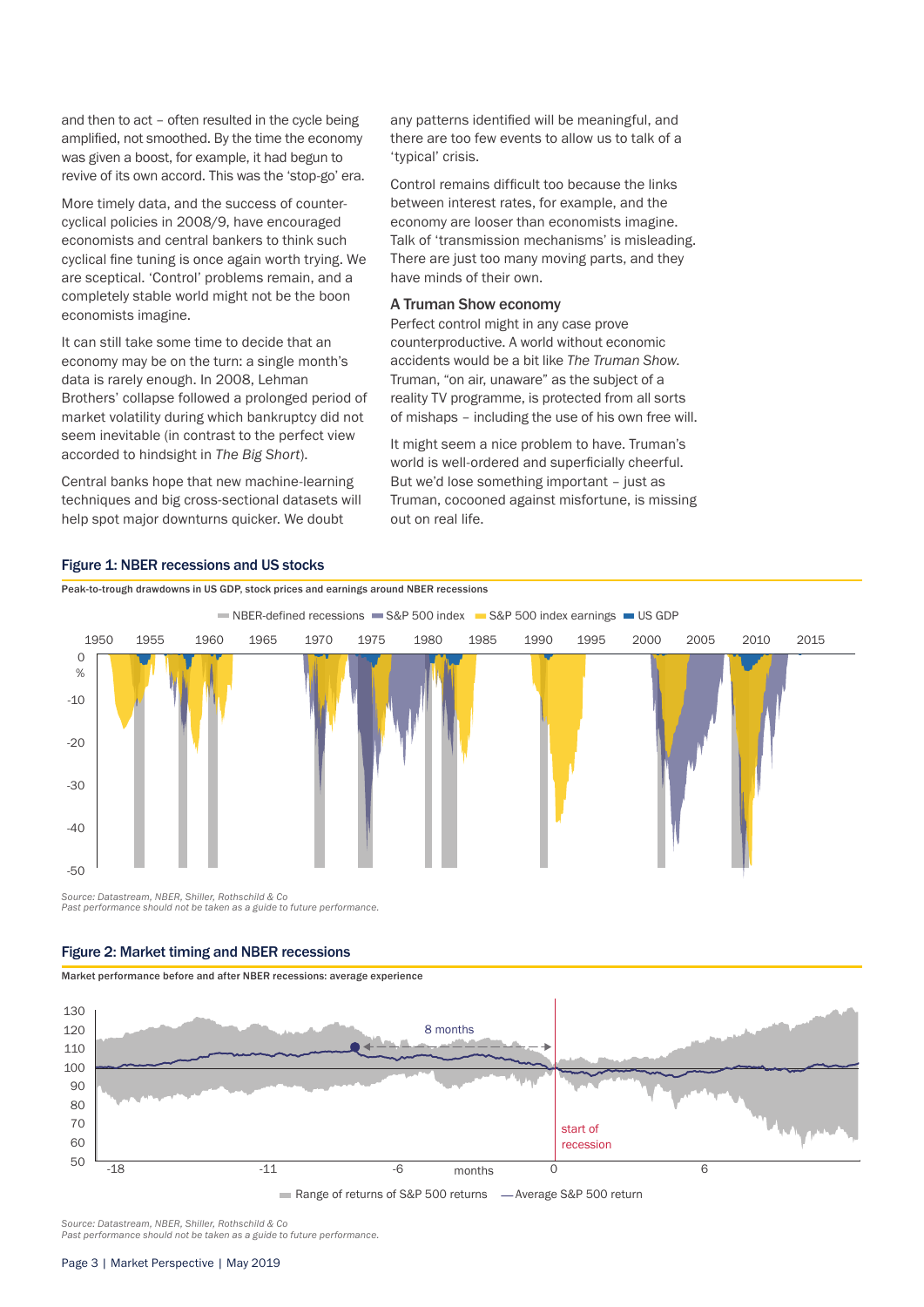A world seemingly without cyclical risk might be poorer in the longer term. It would lack urgency and spontaneity. Risky assets might be repriced – perhaps mistakenly. Eliminating dangers posed by a changing business climate – the exuberant overinvestment that follows (for example) technological breakthroughs, or the discovery of new resources, or free cashflow – might also eliminate many opportunities.

We need adequate insurance for those displaced by the cycle. And there are of course limits to the risks we might embrace in the spirit of creative destruction – the authorities should strive to avoid major crises and systemic collapse. But if the real world is unavoidably and profoundly uncertain, carefully designed artificial ones may have less appeal. We don't share the growing belief that, having saved the world in 2008, central banks should try to abolish the cycle completely. It smacks of hubris.

This doesn't mean we're looking forward to the next recession. But a downturn sooner or later is likely anyway (those control problems), and can be seen as part and parcel of the workings of the market economy – the least bad economic system we've yet discovered.

#### Theory and past practice

Recessions affect stocks mostly via their impact on business: falling revenue, squeezed margins, enhanced credit risk, asset writedowns. We'd expect their portfolio impacts to vary. Are companies and/or the banking system especially fragile, and prone to contagious systemic risk? Is it a complete surprise, or partly priced in?

And, importantly, how will the authorities respond? Stock prices can be affected by interest rates, and if the latter fall far enough – whatever our misgivings about the possibility/ desirability of perfect control – stocks might even respond positively to the downturn.

History confirms there is no such thing as a typical recession or market response. Figure

1 shows NBER downturns, and the associated performance of GDP, corporate earnings and the stock market. The falls in GDP look small, but remember GDP is a measure of economy-wide value-added growth, and much less volatile than corporate earnings – a drop of 'just' 3% in GDP is actually a big cyclical deal.

Clearly, it would have paid to have avoided most downturns. But in some cases, by the time the event occurs and portfolio decisions have been taken and implemented, the picture is less clear.

On 'average', stock markets have peaked eight months before an NBER recession starts, and are broadly unchanged eight months after it. Even though its exact timing may still come as a surprise to economists, when it does start it thus turns out to have been effectively partly priced in (Figure 2).

The 1990 recession followed a prolonged period of economic excess, but the market peaked before it started, and rallied before it ended. You could have ended up selling after the fall and missing the rebound. There have been other instances too where the total drawdown was brief, or just not alarming.

One of the biggest market falls was associated with only a modest economic dip, in 2000. In current data it no longer qualifies as a conventional GDP recession. It was the bursting of the 'new economy' bubble – a reminder that the stock market is quite capable of starting a fight in an empty room, as it were. The most recent market drawdown – the GFC in 2008/9 – was certainly associated with a big economic hit. But again, the trauma really originated in the markets, not the economy.

If we do get wind of a looming recession, and think it could be big enough – or not priced in enough – to try to avoid, what would we advise?

A carefully designed portfolio will hold some diversifying assets alongside procyclical ones. Figure 3 focuses on periods in which GDP was

# Recession 1953 1958 1960 1969–70 1973–75 1980 1981–82 1990 2001 2007–09 Average\* US GDP -2.5% -3.6% -1.3% -0.7% -3.1% -1.9% -2.2% -1.3% -0.3% -4.0% -2.1% US Treasuries 9.6% 10.0% 5.8% 11.5% -7.4% -8.5% 4.2% 6.5% 3.6% 11.2% 4.6% US stocks 16.7% -2.2% 5.3% -5.1% -14.9% 13.1% -15.5% 3.9% -9.8% -34.5% -4.3% Cyclical stocks\* – – – – -25.6% 6.7% -22.8% 1.3% -12.3% -41.0% -15.6% Defensive stocks\* – – – – -19.7% -1.3% -7.1% 1.2% -3.6% -30.1% -10.1%

### Figure 3: Winners and losers during declines in GDP

Stocks vs bonds, and cyclical vs defensive sectors, when GDP has been falling (figures are after inflation)

*Source: Datastream, NBER, Rothschild & Co*

*\* Cyclical and defensive stock returns only available from 1973 onwards. Average based on 1973 to 2009. Past performance should not be taken as a guide to future performance.*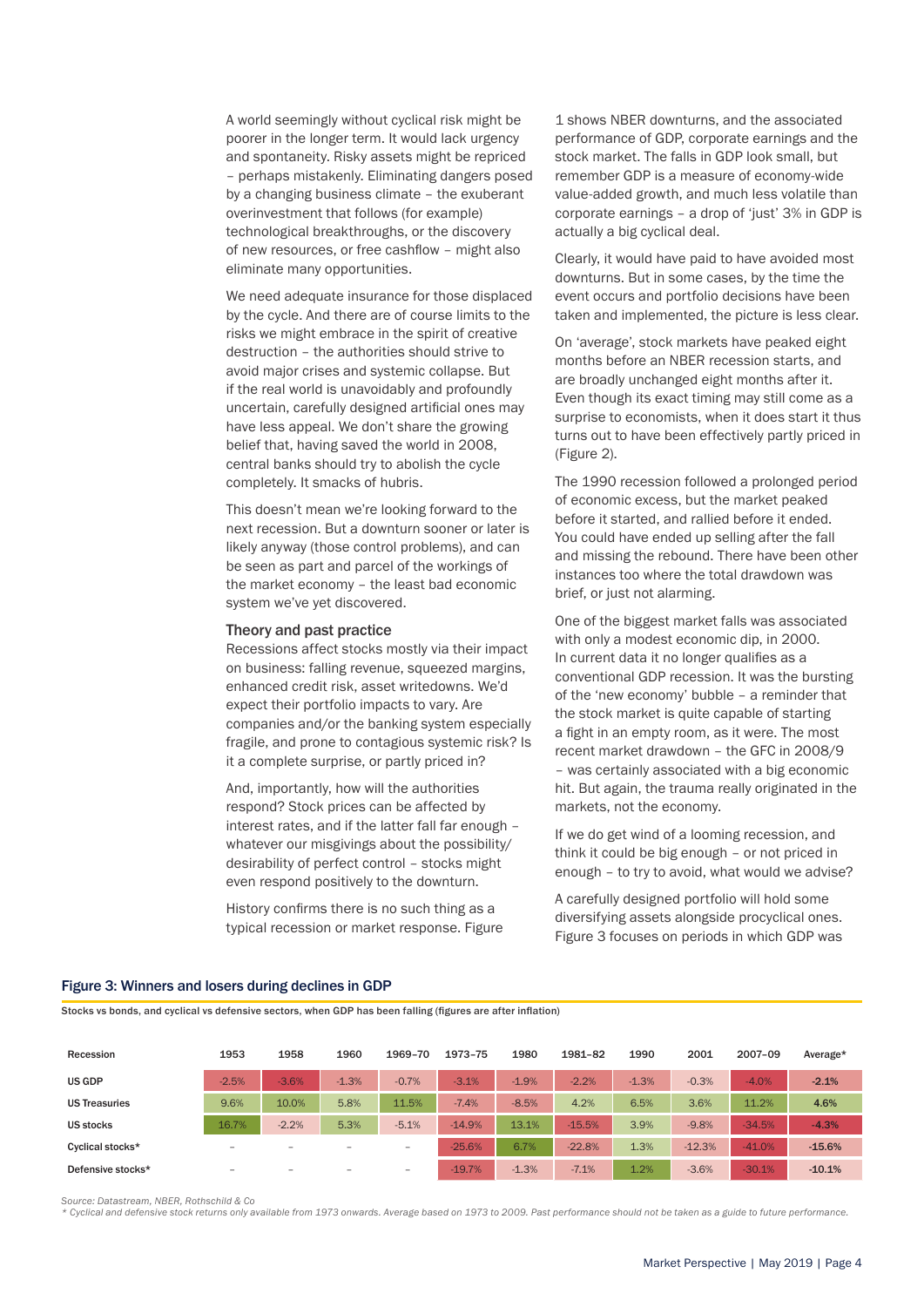falling, and shows, as we'd expect, that bonds and defensive sectors usually do best. But it is not easy: while bonds did better than stocks in the inflationary 1970s recessions, they still delivered negative returns (after inflation). When GDP fell in 1980, stocks actually beat bonds, and delivered positive real returns. And a sector's cyclical sensitivity can vary with its valuation, balance sheet leverage, interest rates – and its shifting footprint.

Are 'defensive' consumer staples, for example, necessarily safer when the value of their brands – and distribution networks – is being questioned?

## Conclusion: keep an open mind

We do not yet think the next US recession is imminent. The 'usual suspects' that have triggered downturns in the past – inflation, reckless borrowing/lending, market bubbles – are missing. This is no guarantee, but we continue to give the cycle the benefit of the doubt.

There will be one: recessions are unavoidable. But their impacts vary hugely, and a world without them could be a poorer one.

After the GFC, many pundits assert that the next economic/market setback must be equally seismic. It could be – but there is no reason it has to be. It may turn out – eventually – to have more in common with 1990 than with 2008.

Meanwhile, remember that net of recessions and drawdowns, in inflation-adjusted terms the US economy is nine times bigger than in 1950, and the stock market's total return index is 146 times as high. As long-term investors, we shouldn't let these signals be obscured by the cyclical noise, however distracting it is at the time.

Now, back to watching the numbers…

# Current investment conclusions

Stocks' late 2018 sell-off looked overdone, but the rebound recently took the US index to a new high, and we wonder how much more short-term headroom there can be. Recession does not seem imminent, and valuations are not outlandish: we still think stocks can deliver long-term inflation-beating returns, in contrast to bonds. But conviction is lower now than it has been since the market rally began more than 10 years ago.

- We still see most bonds and cash as portfolio insurance, not as likely sources of real investment return.
- Most government bond markets remain expensive, and offer little compensation for inflation and duration risk. Few high-quality yields exceed current inflation rates.
- After their rally, we no longer prefer highquality corporate bonds to government bonds in the US. In Europe, spreads are less tight (over much lower government yields).
- We favour relatively low-duration bonds. We still see some attraction in US inflationindexed bonds. Speculative grade credit did not reach sufficiently attractive levels in the sell-off, and has now rallied – and supply

has returned. We still see little appeal in local currency emerging market bonds for multi-asset portfolios.

- We still prefer stocks to bonds in most places, even the UK (where the big indices are really global), but after their rebound, we see tactical risk from paused earnings and/or a rethink at the Fed. We have few regional convictions, but emerging Asia's cyclical appeal has brightened, trade nerves notwithstanding, and its structural attraction is intact. Meanwhile, US profitability seems set to stay high. We still mostly favour a mix of cyclical and secular growth, but the balance tilted recently towards the latter.
- Trading currencies does not systematically add value, and there are few major misalignments to exploit. US growth and interest carry have more than offset the Fed's softer tone, but the dollar may have now risen far enough. The euro faces an even more doveish central bank, but its growth disappointments are fading. Sterling is still hostage to Brexit and local politics, but it is competitive, and capable (eventually) of rallying even after a no-deal exit (looking less likely again than it did).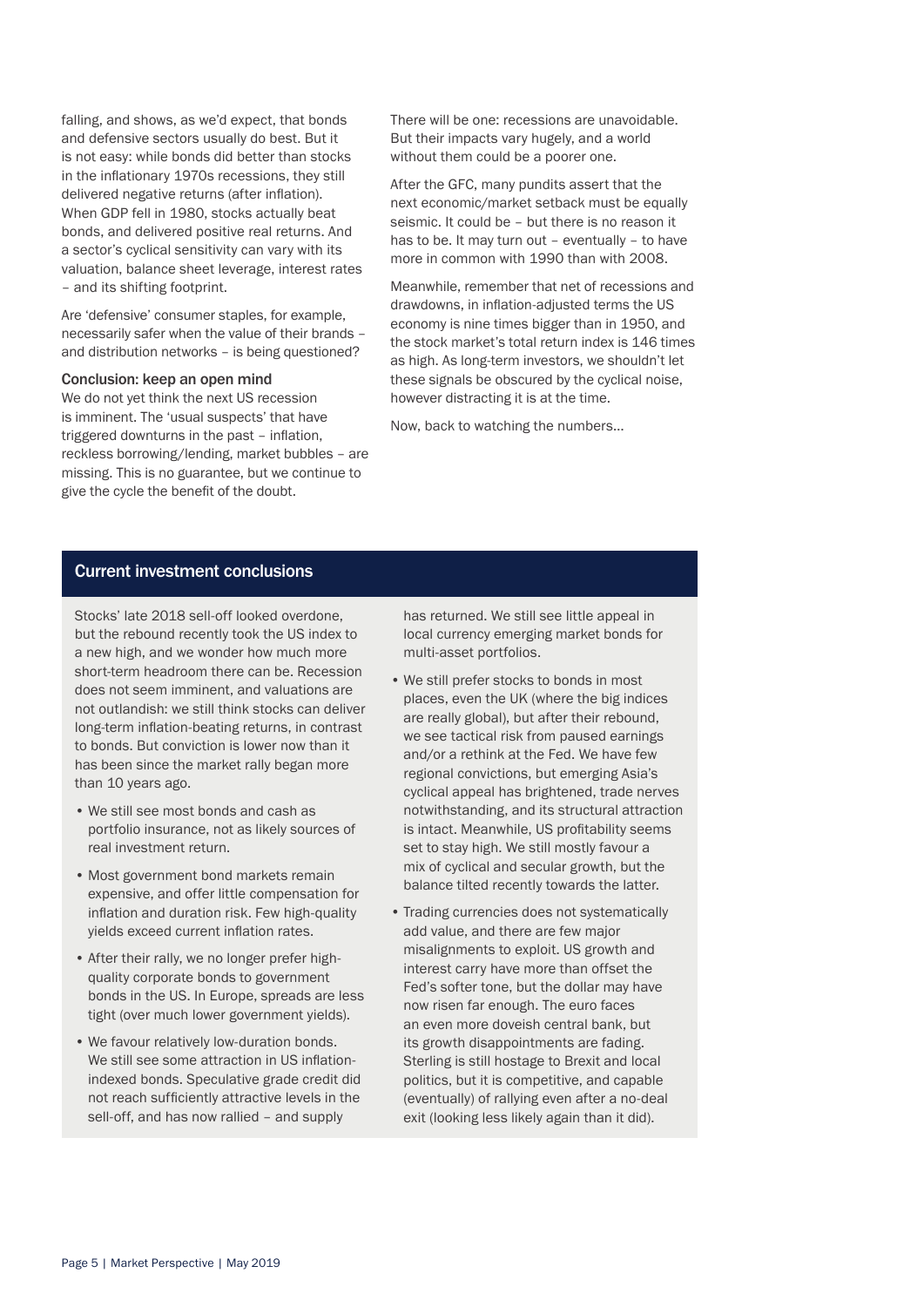# Economy and markets: background

G7 inflation

# Growth: major economies



*Source: Bloomberg, Rothschild & Co*

*Composite of the forward-looking components of manufacturing surveys from China, Germany, Japan, UK and US loosely weighted by GDP*

### Stocks/bonds – relative return index (%)



*Source: MSCI, Bank of America Merrill Lynch, Bloomberg, Rothschild & Co*

# Selected bonds

| Current yields, recent local currency returns |              |        |        |
|-----------------------------------------------|--------------|--------|--------|
|                                               | Yield $(\%)$ | 1yr(%) | 3yr(%) |
| 10-yr US Treasury                             | 2.5          | 6.6    | 2.5    |
| 10-yr UK Gilt                                 | 1.2          | 4.1    | 8.8    |
| 10-yr German bund                             | 0.0          | 5.3    | 5.1    |
| 10-yr Swiss Govt. bond                        | $-0.3$       | 3.2    | 1.5    |
| 10-yr Japanese Govt. bond                     | $-0.0$       | 1.3    | 0.6    |
| Global credit: investment grade (USD)         | 1.8          | 5.4    | 8.6    |
| Global credit: high yield (USD)               | 6.2          | 5.4    | 22.8   |
| Emerging (USD)                                | 5.3          | 5.9    | 15.4   |
|                                               |              |        |        |

*Source: Bloomberg, Rothschild & Co Source: Bloomberg, Rothschild & Co*

### Selected exchange rates

| Trade-weighted indices, nominal (1980 = 100) |  |
|----------------------------------------------|--|
|----------------------------------------------|--|

|                      | Level | 1yr(%) | 3yr(%) |
|----------------------|-------|--------|--------|
| US Dollar (USD)      | 109   | 5.6    | 5.5    |
| Euro (EUR)           | 124   | $-1.3$ | 47     |
| Yen (JPY)            | 91    | 34     | $-1.0$ |
| Pound Sterling (GBP) | 79    | 1.0    | $-7.2$ |
| Swiss Franc (CHF)    | 154   | 3.5    | $-2.1$ |
| Chinese Yuan (CNY)   | 134   | $-1.3$ | $-0.6$ |

*Data correct as of 30th April 2019.*

*Past performance should not be taken as a guide to future* 

*Source: Bloomberg, Rothschild & Co*



*Source: OECD, Bloomberg, Rothschild & Co*

### Stocks/bonds – relative valuations



Developed stocks: price/book ratio

- Developed stocks: dividend yield (%)

Developed stocks: earnings yield – bond yield

*Source: MSCI, Bank of America Merrill Lynch, Bloomberg, Rothschild & Co*

## Selected stock markets

Dividend yields, recent local currency returns (MSCI indices)

|                      | Yield $(\%)$ 1yr $(\%)$ 3yr $(\%)$ |        |      |
|----------------------|------------------------------------|--------|------|
| World: all countries | 2.5                                | 7.5    | 41.3 |
| Developed            | 2.5                                | 8.6    | 41.4 |
| Emerging             | 2.7                                | $-0.6$ | 41.3 |
| US                   | 1.9                                | 12.7   | 49.1 |
| Eurozone             | 3.3                                | 0.7    | 27.7 |
| UK                   | 4.6                                | 3.0    | 33.4 |
| Switzerland          | 3.0                                | 12.7   | 33.2 |
| Japan                | 2.4                                | $-5.5$ | 27.3 |
|                      |                                    |        |      |

#### Commodities and volatility

|                                     | Level | 1yr (%) 3yr (%) |         |
|-------------------------------------|-------|-----------------|---------|
| CRB spot index $(1994 = 100)$       | 184   | -8.8            | $-0.2$  |
| Brent crude oil (\$/b)              | 72.8  | $-3.2$          | 51.3    |
| Gold (\$/oz.)                       | 1.284 | $-2.4$          | $-0.7$  |
| Industrial metals $(1991 = 100)$    | 248   | $-9.6$          | 24.2    |
| Implied stock volatility: VIX (%)   | 13.1  | $-176$          | $-16.4$ |
| Implied bond volatility: MOVE (bps) | 49.5  | -1.8            | $-23.8$ |

*performance. Source: Thomson Reuters, Bloomberg, Rothschild & Co*